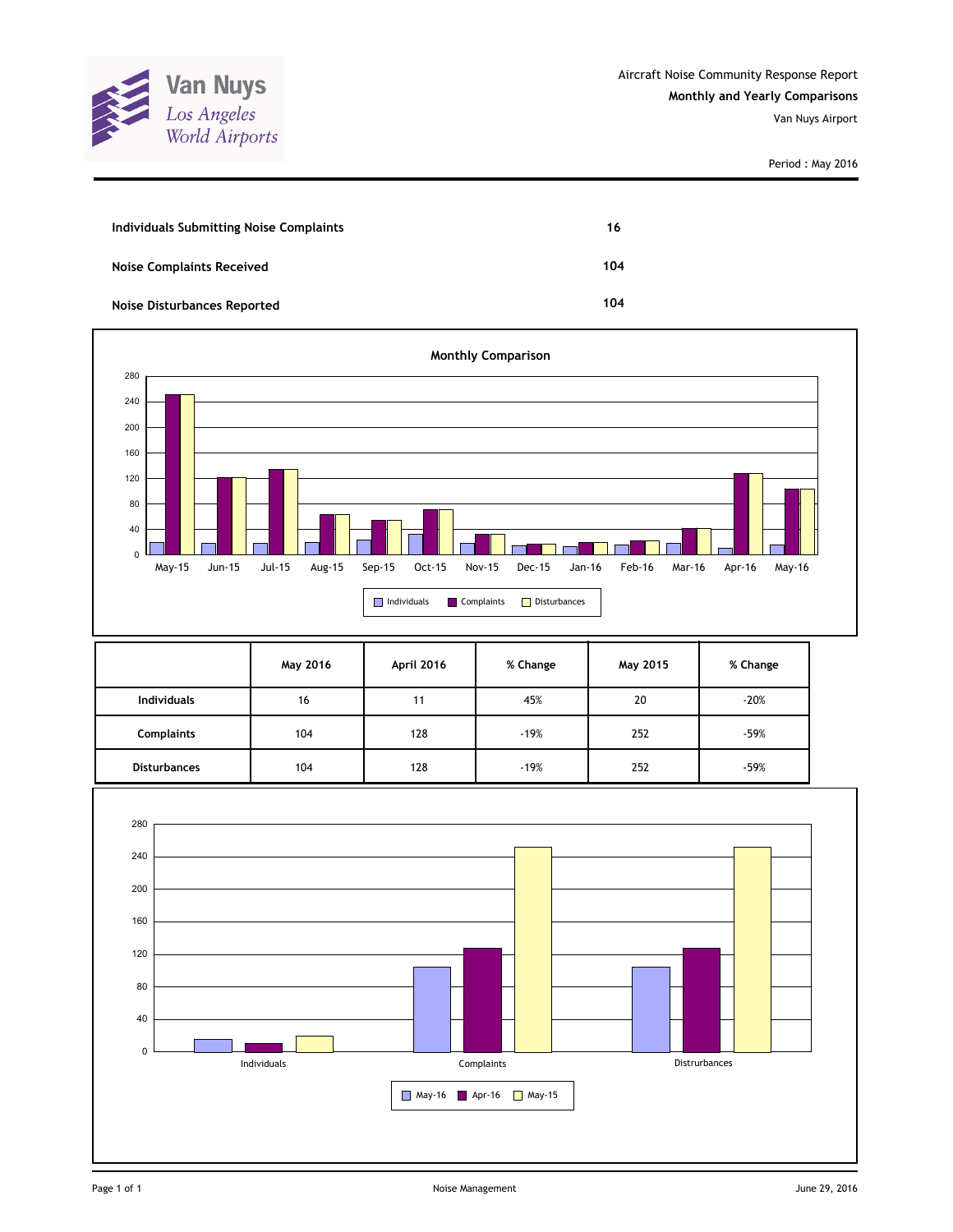

|                     | Day<br>(7:00 am - 7:00 pm) | Evening<br>$(7:00 \text{ pm} - 10:00 \text{ pm})$ | <b>Night</b><br>$(10:00 \text{ pm} - 7:00 \text{ am})$ |
|---------------------|----------------------------|---------------------------------------------------|--------------------------------------------------------|
| <b>Complaints</b>   | 81                         | 11                                                | 12                                                     |
| <b>Disturbances</b> | 65                         | 21                                                | 18                                                     |



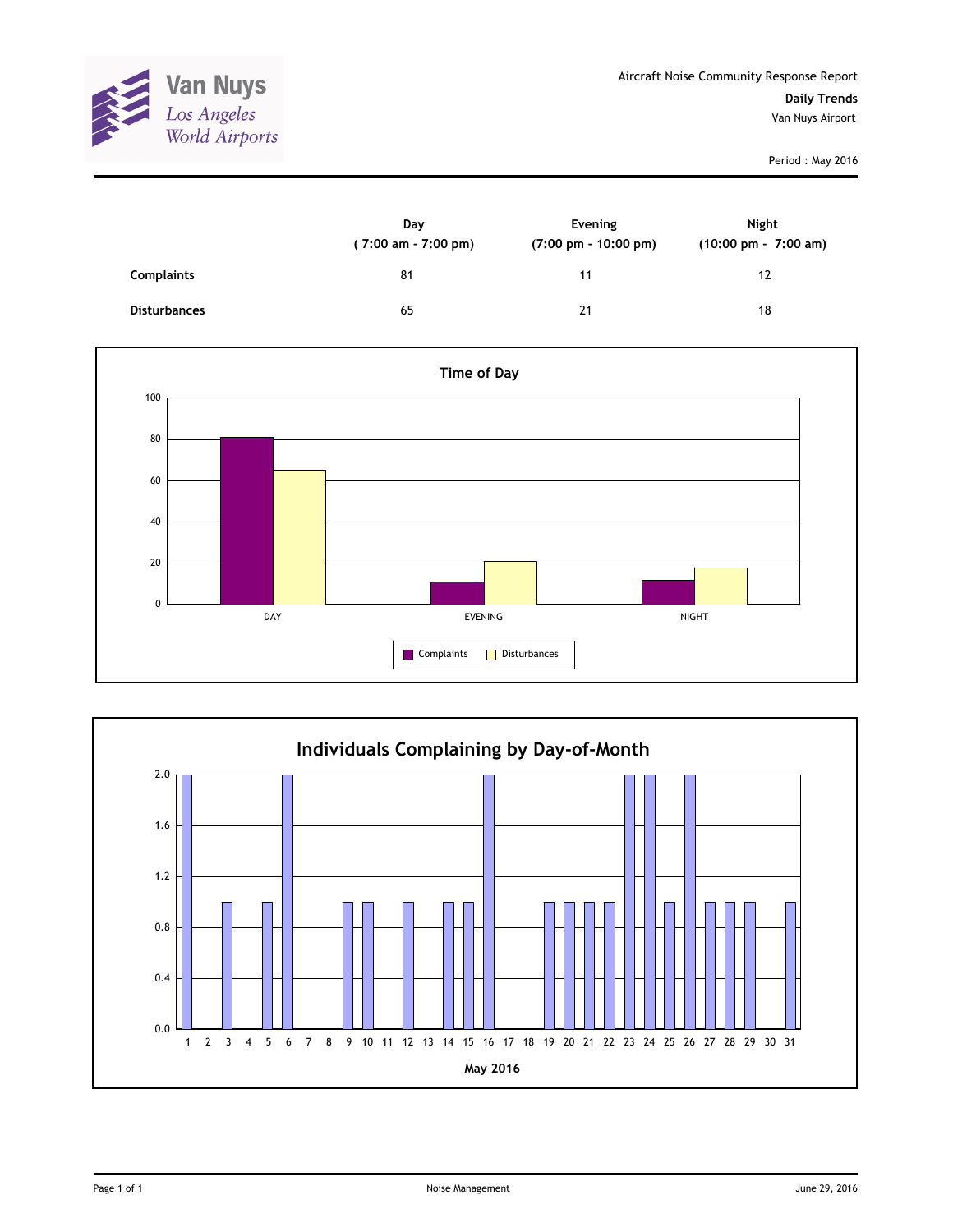

Aircraft Noise Community Response Report **Complaint Distribution by City and Complainant** Van Nuys Airport

Period : May 2016

| City               | Individuals | <b>Complaints</b> | Percentage of Complaints**                               |  |
|--------------------|-------------|-------------------|----------------------------------------------------------|--|
| Encino             | 3           | 3                 | $3\%$                                                    |  |
| Lake Balboa        | 2           | 3                 | $3\%$                                                    |  |
| Los Angeles        | 1           | $\mathbf{1}$      | $~1\%$                                                   |  |
| Sherman Oaks       | 3           | 3                 | $3\%$                                                    |  |
| <b>Studio City</b> | 1           | 1                 | $< 1\%$                                                  |  |
| Tarzana            |             | 1                 | $~1\%$                                                   |  |
| Unknown            | 2           | $\overline{2}$    | $2\%$                                                    |  |
| Van Nuys           | 3           | 3                 | $3\%$                                                    |  |
| Anonymous          | <b>NA</b>   | 87                | 84%                                                      |  |
| <b>TOTAL</b>       | 16          | 104               | 0<br>50<br>80 90 100<br>10<br>20<br>40<br>30<br>60<br>70 |  |

| <b>Individuals</b>          |                                         | <b>Complaints</b> | Percentage of Complaints** |                                 |
|-----------------------------|-----------------------------------------|-------------------|----------------------------|---------------------------------|
| *One Individual (Anonymous) |                                         | 87                | 84%                        |                                 |
|                             | Individuals Reporting 2 To 5 Complaints | 2                 | $2\%$                      |                                 |
|                             | Individuals Reporting One Complaint     | 15                | 14%                        |                                 |
| <b>TOTAL</b>                | Individuals: 16                         | 104               | 30<br>20<br>0<br>10        | -40<br>50 60 70<br>80<br>90 100 |

\* One individual reporting 6 or more complaints shown by city.

\*\* All percentages are rounded to the nearest whole number.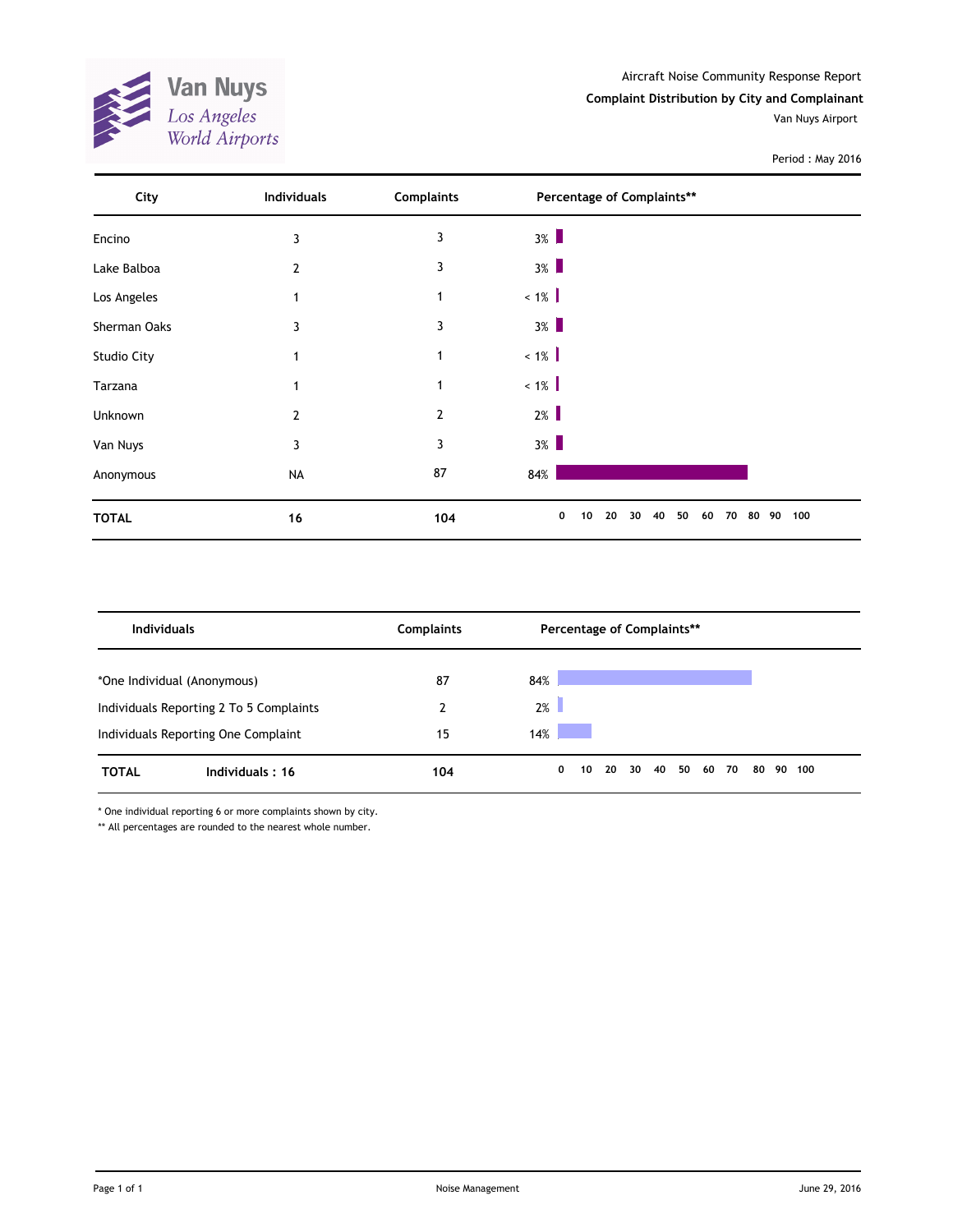

| Type of Disturbance*  | <b>Number of Complaints</b> |  |  |
|-----------------------|-----------------------------|--|--|
| Early turn            | $\overline{2}$              |  |  |
| Helicopter operations | $\overline{4}$              |  |  |
| Loud noise            | 61                          |  |  |
| Low flying            | 22                          |  |  |
| Other                 | 5                           |  |  |
| Overflight            | $\overline{4}$              |  |  |
| Too frequent          | 6                           |  |  |
| <b>TOTAL</b>          | 104                         |  |  |



Note: \* As reported by complainant.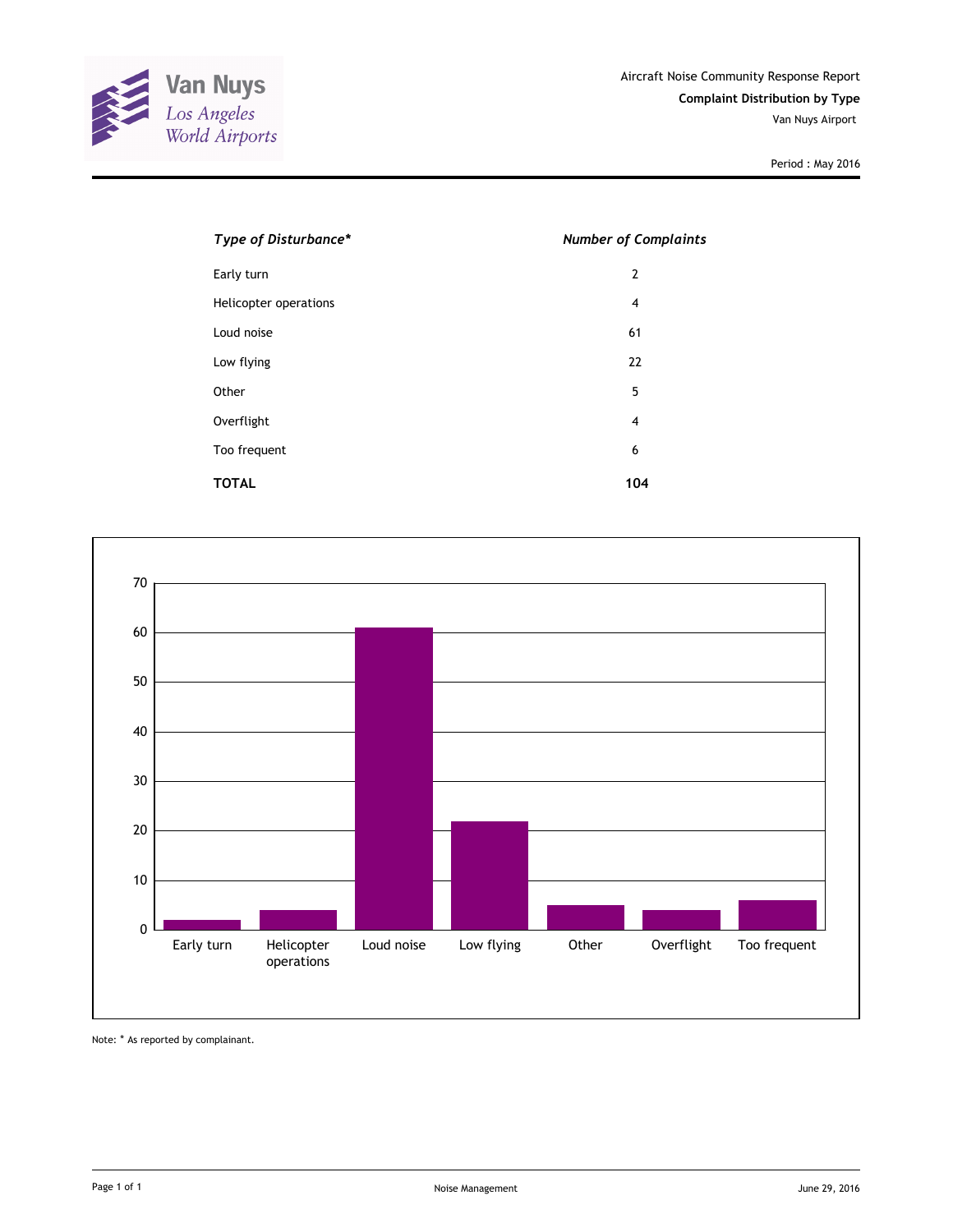

| Contact   |             | <b>Disturbance</b> |             |                    |               |                                                                                                                                                                                                                                                                                                                                                                                                                                                                                                                                                                                                                                                                                                                                                                                                                                                                                                                                                                                                                                                                                                                                                                                  |
|-----------|-------------|--------------------|-------------|--------------------|---------------|----------------------------------------------------------------------------------------------------------------------------------------------------------------------------------------------------------------------------------------------------------------------------------------------------------------------------------------------------------------------------------------------------------------------------------------------------------------------------------------------------------------------------------------------------------------------------------------------------------------------------------------------------------------------------------------------------------------------------------------------------------------------------------------------------------------------------------------------------------------------------------------------------------------------------------------------------------------------------------------------------------------------------------------------------------------------------------------------------------------------------------------------------------------------------------|
| Date      | <b>Time</b> | Date               | <b>Time</b> | City               | Disturbance** | <b>Findings</b>                                                                                                                                                                                                                                                                                                                                                                                                                                                                                                                                                                                                                                                                                                                                                                                                                                                                                                                                                                                                                                                                                                                                                                  |
| 5/01/2016 | $5:02$ pm   | 5/01/2016          | $5:00$ pm   | Tarzana            | Overflight    | The aircraft you reported on Sunday, May 1, 2016 at 1700 was an overflight not<br>associated with VNY operations. Most aircraft flying under Visual Flight Rules (VFR) are<br>not specifically identifiable through flight track data. From what we were able to<br>determine, the aircraft in question seems to have departed from Santa Monica Airport<br>(SMO) at 1506. Please contact the SMO Hotline at (310) 458-8692 for further information<br>regarding this flight. Airports do not control aircraft in flight. The FAA has ultimate<br>authority over aircraft flight patterns and regulates virtually all aviation activity. This<br>includes takeoffs, landings, altitudes and direction of flight with the major emphasis on<br>safety.                                                                                                                                                                                                                                                                                                                                                                                                                            |
| 5/03/2016 | 8:29 am     | 5/03/2016          | $3:00$ am   | <b>Studio City</b> | Other         | Please be aware that airports do not control aircraft in flight. The Federal Aviation<br>Administration (FAA) has ultimate authority over aircraft flight patterns and regulates<br>virtually all aviation activity including takeoffs, landings, altitudes and direction of flight.<br>Van Nuys Airport (VNY), a city of Los Angeles airport maintains the airport's<br>infrastructure including runways, taxiways, etc. to insure safety on the airfield.<br>However, it is the FAA and the pilots in charge of their aircraft that are responsible for<br>their respective flights. To contact the FAA please call (818) 904-6291 (Safety issues) or<br>in writing to: FAA Western-Pacific Region, P.O. Box 92007, Los Angeles, CA 90009 for<br>further information. Information on the VNY Curfew Ordinance can be viewed on line by<br>clicking on the "Noise Abatement and Curfew Regulation" under "Documents" at<br>www.lawa.org/vnynoise/. Please read the entire Ordinance for aircraft and events that<br>are enforceable by regulations. Please check your telephone directory or go online to<br>find your Federal Representatives regarding any political process. |
| 5/14/2016 | $7:18$ pm   | 5/14/2016          | $7:18$ pm   | Sherman Oaks       | Too frequent  | The jet airplane you reported on Saturday, May 14, 2016 at 1918 was a Federal Aviation<br>Administration certified Stage 3 Gulfstream G-III that departed from VNY under the<br>control and direction of FAA Air Traffic Controllers (ATC). The departure was consistent<br>with normal VNY departure operations. The aforementioned aircraft flew over your<br>neighborhood at approximately 2900 feet Mean Sea Level (MSL). Additionally, the<br>aircraft-specific Single Event Noise Exposure Level (SENEL) established in the VNY Fly                                                                                                                                                                                                                                                                                                                                                                                                                                                                                                                                                                                                                                        |

Note : Investigation currently limited to one report of disturbance per complaint, and a maximum of five complaints per individual per month.

\* Complaints exceeding monthly limit and/or anonymous complaints are not investigated and are not shown.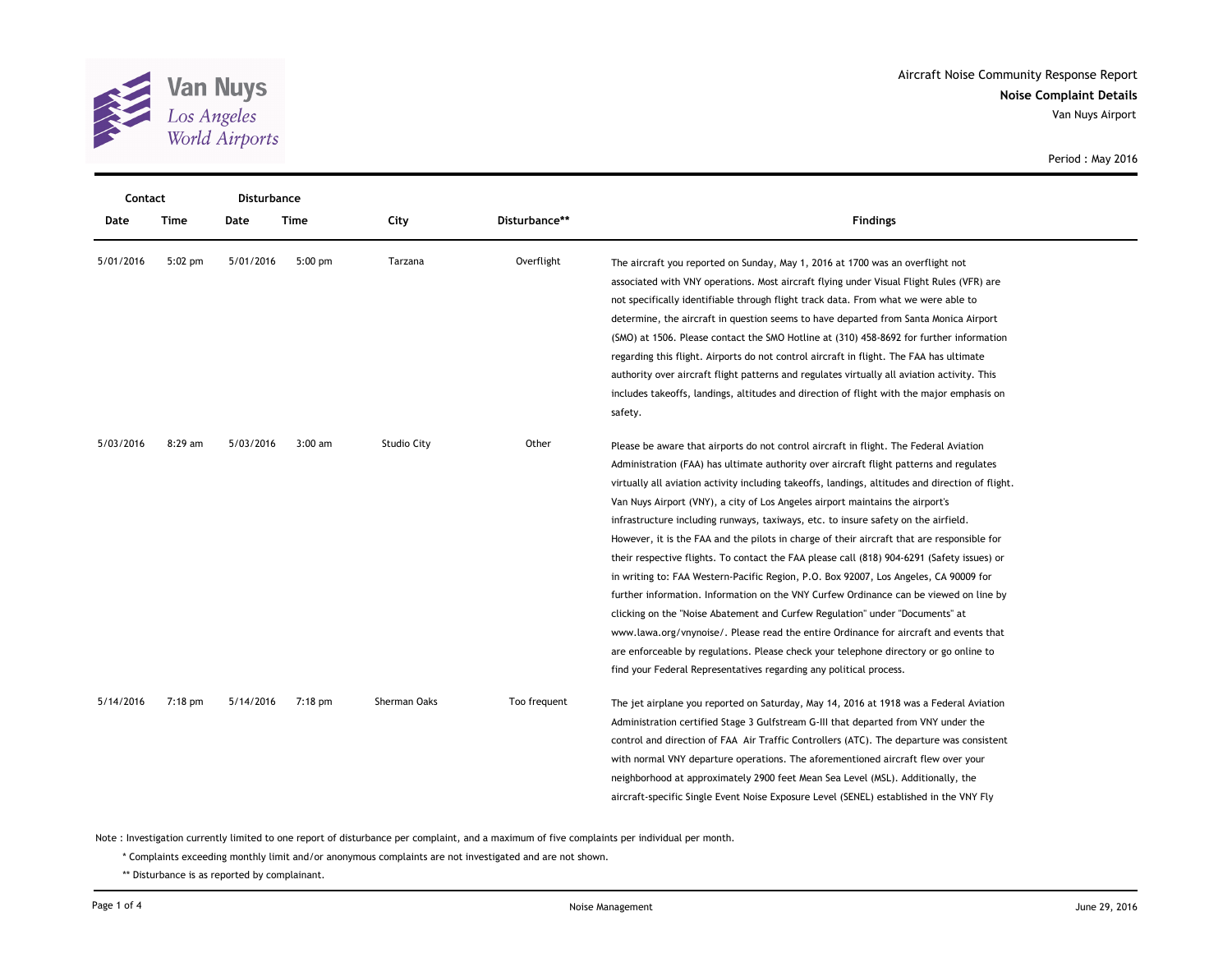|           | Contact   |           | Disturbance |          |                    |                                                                                                                                                                                   |
|-----------|-----------|-----------|-------------|----------|--------------------|-----------------------------------------------------------------------------------------------------------------------------------------------------------------------------------|
| Date      | Time      | Date      | Time        | City     | <b>Disturbance</b> | <b>Findings</b>                                                                                                                                                                   |
|           |           |           |             |          |                    | Friendly Quiet Jet Departure Program was not exceeded. Lastly, Van Nuys Airport (VNY)<br>does not control aircraft in flight. The FAA has ultimate authority over aircraft flight |
|           |           |           |             |          |                    | patterns and regulates virtually all aviation activity. This includes takeoffs, landings,                                                                                         |
|           |           |           |             |          |                    | altitudes and direction of flight with the major emphasis on safety.                                                                                                              |
| 5/19/2016 | 7:07 pm   | 5/19/2016 | 7:07 pm     | Van Nuys | Overflight         | The aircraft you reported on Thursday, May 19, 2016 at 1907 was a single engine                                                                                                   |
|           |           |           |             |          |                    | propeller driven Aviat Pitts Special (PTS2) that departed from VNY on runway 16R under                                                                                            |
|           |           |           |             |          |                    | the control and direction of Federal Aviation Administration (FAA) Air Traffic Controllers                                                                                        |
|           |           |           |             |          |                    | (ATC). The pilot made four touch and goes (a procedure that allows the pilot to land and                                                                                          |
|           |           |           |             |          |                    | immediately takeoff without making a complete stop). The pilot makes his turn at the                                                                                              |
|           |           |           |             |          |                    | Flood Basin four out of the five circuits. During of one the circuits, ATC directed the pilot                                                                                     |
|           |           |           |             |          |                    | to turn left 20 degrees to ensure adequate separation from a Gulfstream G-650 arrival to                                                                                          |
|           |           |           |             |          |                    | runway 16R. This veer put the aircraft near your neighborhood at approximately 1586                                                                                               |
|           |           |           |             |          |                    | feet Mean Sea Level (MSL). Please note that ongoing outreach efforts were initiated at                                                                                            |
|           |           |           |             |          |                    | the end of 2014 by airport staff to reiterate to the FAA ATC, pilots, operators, flight                                                                                           |
|           |           |           |             |          |                    | schools, FBOs, etc., the voluntary departure procedure for aircraft departing runways                                                                                             |
|           |           |           |             |          |                    | 16L and 16R at VNY. In particular, LAWA emphasized that propeller-driven aircraft                                                                                                 |
|           |           |           |             |          |                    | departing from runway 16L are to fly "straight out" to the flood basin before commencing                                                                                          |
|           |           |           |             |          |                    | any turns, unless directed otherwise by the FAA ATCT to ensure that the safety of the                                                                                             |
|           |           |           |             |          |                    | flying public and community are not compromised. We hope these continued outreach                                                                                                 |
|           |           |           |             |          |                    | efforts will lead to better adherence to the voluntary procedure and will result in more of                                                                                       |
|           |           |           |             |          |                    | these propeller-driven aircraft flying south of Victory Boulevard and not directly over                                                                                           |
|           |           |           |             |          |                    | your community. Lastly, airports do not have jurisdiction on aircraft in flight. The                                                                                              |
|           |           |           |             |          |                    | Federal Aviation Administration has ultimate authority over aircraft flight patterns and                                                                                          |
|           |           |           |             |          |                    | regulates virtually all aviation activities. This includes altitudes and direction of flight                                                                                      |
|           |           |           |             |          |                    | with the major emphasis on safety. Please contact the FAA by writing to FAA                                                                                                       |
|           |           |           |             |          |                    | Western-Pacific Region, P.O. Box 92007, Los Angeles, CA 90009 for further information.                                                                                            |
| 5/20/2016 | $5:05$ pm | 5/20/2016 | $2:00$ am   | Encino   | Low flying         | The aircraft that you reported on Friday, May 20, 2016 at 0200 was conducting a                                                                                                   |
|           |           |           |             |          |                    | Medevac Operation (Lifeguard-Life Saving Operation). This departure was under the                                                                                                 |
|           |           |           |             |          |                    | direction and control of the Federal Aviation Administration (FAA) SoCal Air Traffic                                                                                              |
|           |           |           |             |          |                    | Controllers (ATC). The departure passed over your neighborhood at approximately 2700                                                                                              |
|           |           |           |             |          |                    | feet Mean Sea Level (MSL). The VNY Curfew prohibits the departure of aircraft exceeding                                                                                           |
|           |           |           |             |          |                    | a specified noise level established in an FAA Advisory Circular from departing VNY                                                                                                |
|           |           |           |             |          |                    | between 2200 and 0700 the following day. Please note that the "partial" curfew does not                                                                                           |
|           |           |           |             |          |                    | prohibit any aircraft from landing. The curfew does not affect newer Stage 3 or Stage 4                                                                                           |
|           |           |           |             |          |                    |                                                                                                                                                                                   |

Note : Investigation currently limited to one report of disturbance per complaint, and a maximum of five complaints per individual per month.

\* Complaints exceeding monthly limit and/or anonymous complaints are not investigated and are not shown.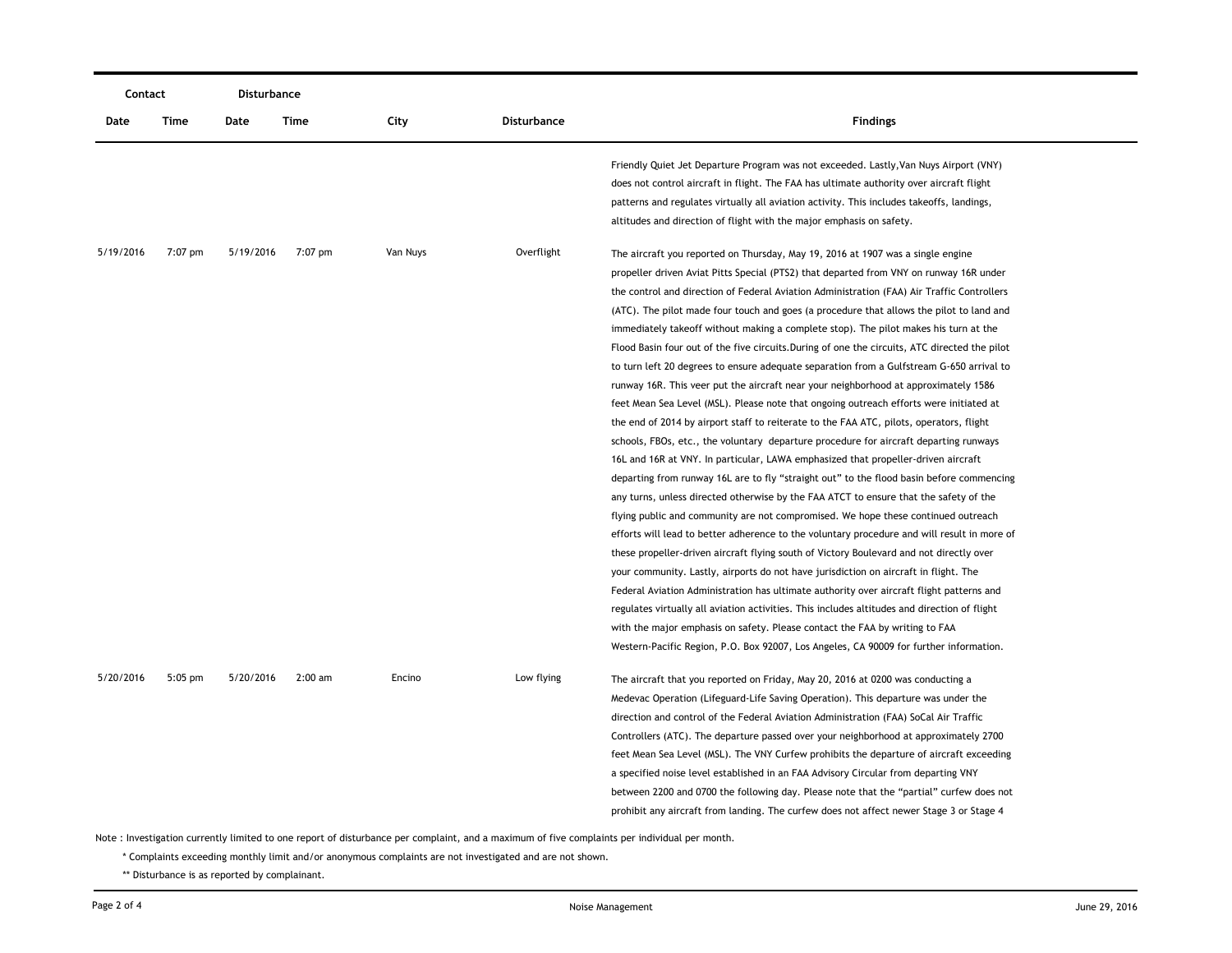| Contact   |           | Disturbance |            |              |              |                                                                                                                                                                                                                                                                                                                                                                                                                                                                                                                                                                                                                                                                                                                                                                                                                                                                                                                                                                                                                                                                                                                                                                                                                                                                                                                    |  |  |
|-----------|-----------|-------------|------------|--------------|--------------|--------------------------------------------------------------------------------------------------------------------------------------------------------------------------------------------------------------------------------------------------------------------------------------------------------------------------------------------------------------------------------------------------------------------------------------------------------------------------------------------------------------------------------------------------------------------------------------------------------------------------------------------------------------------------------------------------------------------------------------------------------------------------------------------------------------------------------------------------------------------------------------------------------------------------------------------------------------------------------------------------------------------------------------------------------------------------------------------------------------------------------------------------------------------------------------------------------------------------------------------------------------------------------------------------------------------|--|--|
| Date      | Time      | Date        | Time       | City         | Disturbance  | <b>Findings</b>                                                                                                                                                                                                                                                                                                                                                                                                                                                                                                                                                                                                                                                                                                                                                                                                                                                                                                                                                                                                                                                                                                                                                                                                                                                                                                    |  |  |
|           |           |             |            |              |              | aircraft. Helicopters, medical life-flights (Medevac Operations), military or other<br>government owned/operated aircraft involved in law enforcement, emergency response,<br>fire or rescue operations are exempt from the curfew. The Ordinance can be viewed<br>online by clicking "Noise Abatement and Curfew Regulation" under "Documents" at<br>www.lawa.org/vnynoise/. Please note that airports do not control aircraft in flight. The<br>FAA has ultimate authority over aircraft flight patterns and regulates virtually all aviation<br>activity. This includes takeoffs, landings, altitudes and direction of flight with the major<br>emphasis on safety. The FAA may be contacted by writing to FAA Western-Pacific Region,<br>P.O. Box 92007, Los Angeles, CA 90009 for further information.                                                                                                                                                                                                                                                                                                                                                                                                                                                                                                        |  |  |
| 5/22/2016 | $5:44$ pm | 5/22/2016   | $4:15$ pm  | Lake Balboa  | Too frequent | The helicopters you reported on Sunday, May 22, 2016 at 1615 were operated by the Los<br>Angeles Fire Department (LAFD) under the direction and control of the Federal Aviation<br>Administration (FAA) Air Traffic Controllers (ATC) and were conducting official LAFD<br>firefighting business. The departures and arrivals were consistent with normal VNY<br>helicopter arrival and departure operations. The pilots were directed to depart and<br>arrive to the airport via the Bull Creek Route to and from an area in the Flood Basin.<br>Aircraft do not fly over a line on the ground. Pilots in command of their aircraft receive<br>headings, vectors, and altitude instructions from ATC. Aircraft executing the same<br>procedures will have a natural spread where they fly over the ground. ATC at VNY will<br>sequence and separate arriving and departing aircraft for safety reasons. Airports do<br>not have jurisdiction on aircraft in flight. The FAA has ultimate authority over aircraft<br>flight patterns and regulates virtually all aviation activities. This includes altitudes and<br>direction of flight with the major emphasis on safety. Please contact the FAA by writing<br>to FAA Western-Pacific Region, P.O. Box 92007, Los Angeles, CA 90009 for all aviation<br>matters. |  |  |
| 5/26/2016 | 10:13 am  | 5/26/2016   | $10:13$ am | Sherman Oaks | Early turn   | Your neighborhood is under the Standard Instrument Departure (SID) from Van Nuys<br>Airport (VNY) for aircraft departing to the east, north or northeast (designated the<br>NEWHALL EIGHT DEPARTURE). Essentially, an aircraft departs runway 16R and flies the<br>runway heading which is 160 degrees straight-out (south) and commences the turn at or<br>past 2.2 DME (Distant Measuring Equipment) from the VNY VOR (VHF Omni Directional<br>Radio Range). The aircraft is directed to turn to 110 degrees and climb to 4,000 feet Mean<br>Sea Level (MSL) and then is directed to continue to turn to 310 degrees and climb to<br>14,000 feet MSL, oftentimes placing aircraft near or over your neighborhood. The FAA has<br>ultimate authority over aircraft flight patterns and regulates virtually all aviation<br>activity. This includes takeoffs, landings, altitudes and direction of flight with the major                                                                                                                                                                                                                                                                                                                                                                                           |  |  |

Note : Investigation currently limited to one report of disturbance per complaint, and a maximum of five complaints per individual per month.

\* Complaints exceeding monthly limit and/or anonymous complaints are not investigated and are not shown.